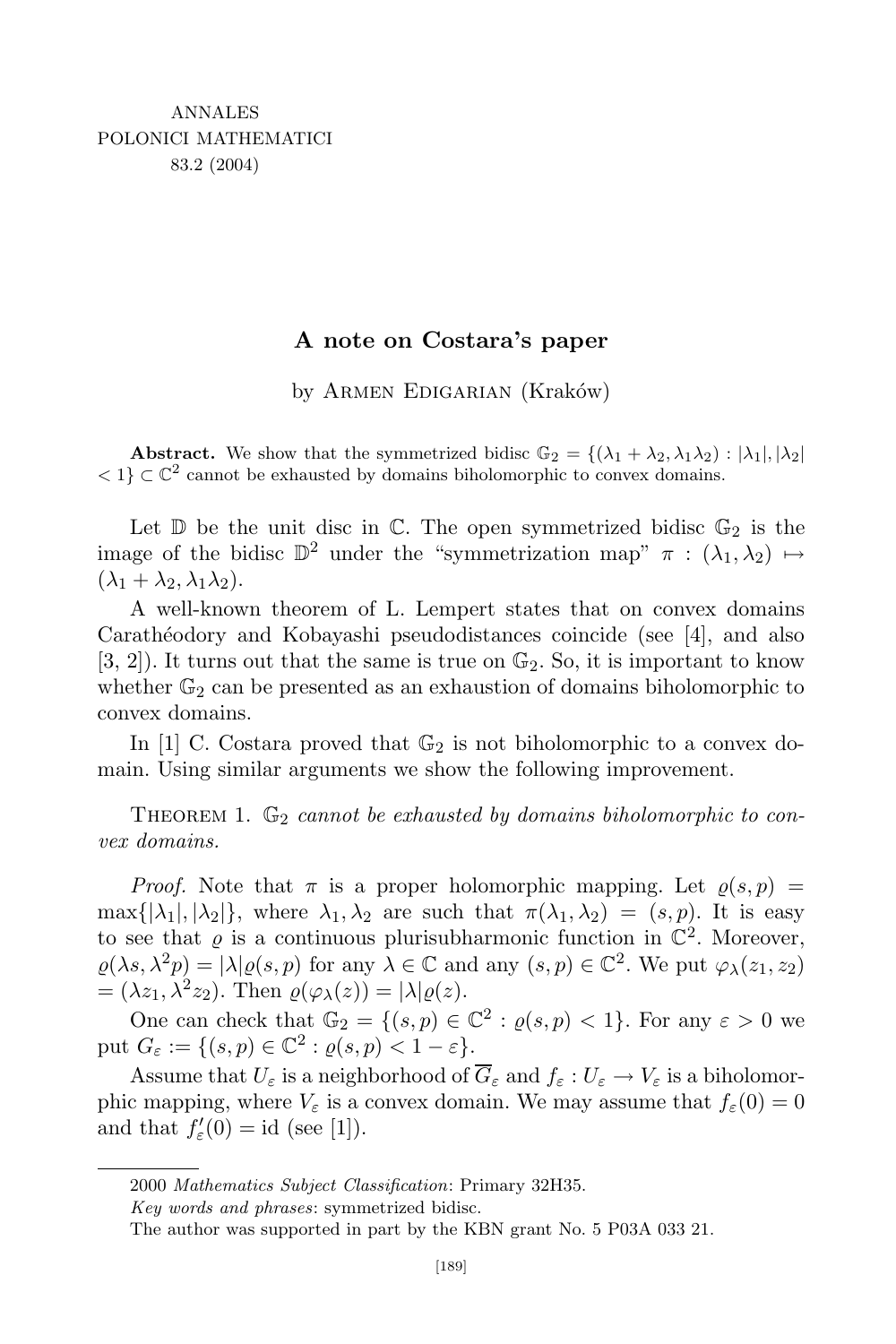Fix 
$$
(s_1, p_1)
$$
,  $(s_2, p_2) \in \mathbb{C}^2$  and  $r \in [0, 1]$ . Put  
\n
$$
R := \max\{ \varrho(s_1, p_1), \varrho(s_2, p_2) \},
$$
\n
$$
g_{\varepsilon}(\lambda) := f_{\varepsilon}^{-1}(rf_{\varepsilon}(\lambda s_1, \lambda^2 p_1) + (1 - r)f_{\varepsilon}(\lambda s_2, \lambda^2 p_2)).
$$

We have  $g_{\varepsilon}(0) = 0$ . Note that  $g_{\varepsilon}$  is well defined for  $|\lambda| < (1 - \varepsilon)/R$ . Indeed,  $\varrho(\varphi_{\lambda}(s_i, p_i)) = |\lambda| \varrho(s_i, p_i) \le R|\lambda| < 1 - \varepsilon$  for  $j = 1, 2$ . Moreover, we have  $\varrho(g_{\varepsilon}(\lambda)) \leq 1$  for any  $|\lambda| < (1-\varepsilon)/R$ . Let  $h_{\varepsilon}(\lambda) = \varphi_{1/\lambda}(g_{\varepsilon}(\lambda))$ . Then  $h_{\varepsilon}$ :  $\mathbb{D}(0, (1-\varepsilon)/R) \setminus \{0\} \to \mathbb{C}^2$  is a holomorphic mapping. Moreover, it extends holomorphically to 0. Set  $g_{\varepsilon} = ((g_{\varepsilon})_1, (g_{\varepsilon})_2)$ . Simple calculations show

$$
(1) ((g_{\varepsilon})_1)'(0) = rs_1 + (1 - r)s_2;
$$
  
\n
$$
(2) ((g_{\varepsilon})_2)'(0) = 0;
$$
  
\n
$$
(3) ((g_{\varepsilon})_2)''(0) = 2(rp_1 + (1 - r)p_2)
$$
  
\n
$$
+ \frac{\partial^2 ((f_{\varepsilon})_2)}{\partial s^2} (0)(rs_1^2 + (1 - r)s_2^2 - (rs_1 + (1 - r)s_2)^2).
$$

Put

$$
t_{\varepsilon} = \frac{1}{2} \cdot \frac{\partial^2 ((f_{\varepsilon})_2)}{\partial s^2}(0).
$$

Then

$$
h_{\varepsilon}(0) = (rs_1 + (1-r)s_2, rp_1 + (1-r)p_2 + t_{\varepsilon}r(1-r)(s_1 - s_2)^2).
$$

By the maximum principle  $\varrho(h_{\varepsilon}(\lambda)) \leq \max_{|\mu|=t} \varrho(h_{\varepsilon}(\mu))$ . But for  $\lambda \neq 0$ we have

$$
\varrho(h_{\varepsilon}(\lambda)) = \varrho(\varphi_{1/\lambda}(g_{\varepsilon}(\lambda))) = \frac{1}{|\lambda|} \varrho(g_{\varepsilon}(\lambda)) \leq \frac{1}{|\lambda|}.
$$

Hence,

(1) 
$$
\varrho(h_{\varepsilon}(0)) \leq \frac{R}{1-\varepsilon}.
$$

Write  $t_{\varepsilon} = e^{i\theta} |t_{\varepsilon}|$ . Take  $r = 1/2$ ,  $(s_1, p_1) = \pi(\zeta, -1)$ , and  $(s_2, p_2) = \pi(\zeta, 1)$ , where  $\zeta = e^{i(\theta + \pi)/2}$ . Note that  $t_{\varepsilon} = -\zeta^2 |t_{\varepsilon}|$ . We have  $\varrho(1, -|t_{\varepsilon}|) = \varrho(\zeta, t_{\varepsilon}) \le$  $1/(1 - \varepsilon)$ . From this we get

$$
\frac{1+\sqrt{1+4|t_{\varepsilon}|}}{2}=\varrho(1,-|t_{\varepsilon}|)\leq \frac{1}{1-\varepsilon}.
$$

So,  $t_{\varepsilon} \to 0$  as  $\varepsilon \to 0$ . Letting  $\varepsilon \to 0$  in (1) we get

$$
(2) \qquad \varrho(rs_1 + (1-r)s_2, rp_1 + (1-r)p_2) \leq \max\{\varrho(s_1, p_1), \varrho(s_2, p_2)\},
$$

which contradicts the non-convexity of  $\mathbb{G}_2$ .

## **References**

[1] C. Costara, *The symmetrized bidisc as a counterexample to the converse of Lempert's theorem*, Bull. London Math. Soc., to appear (2003).